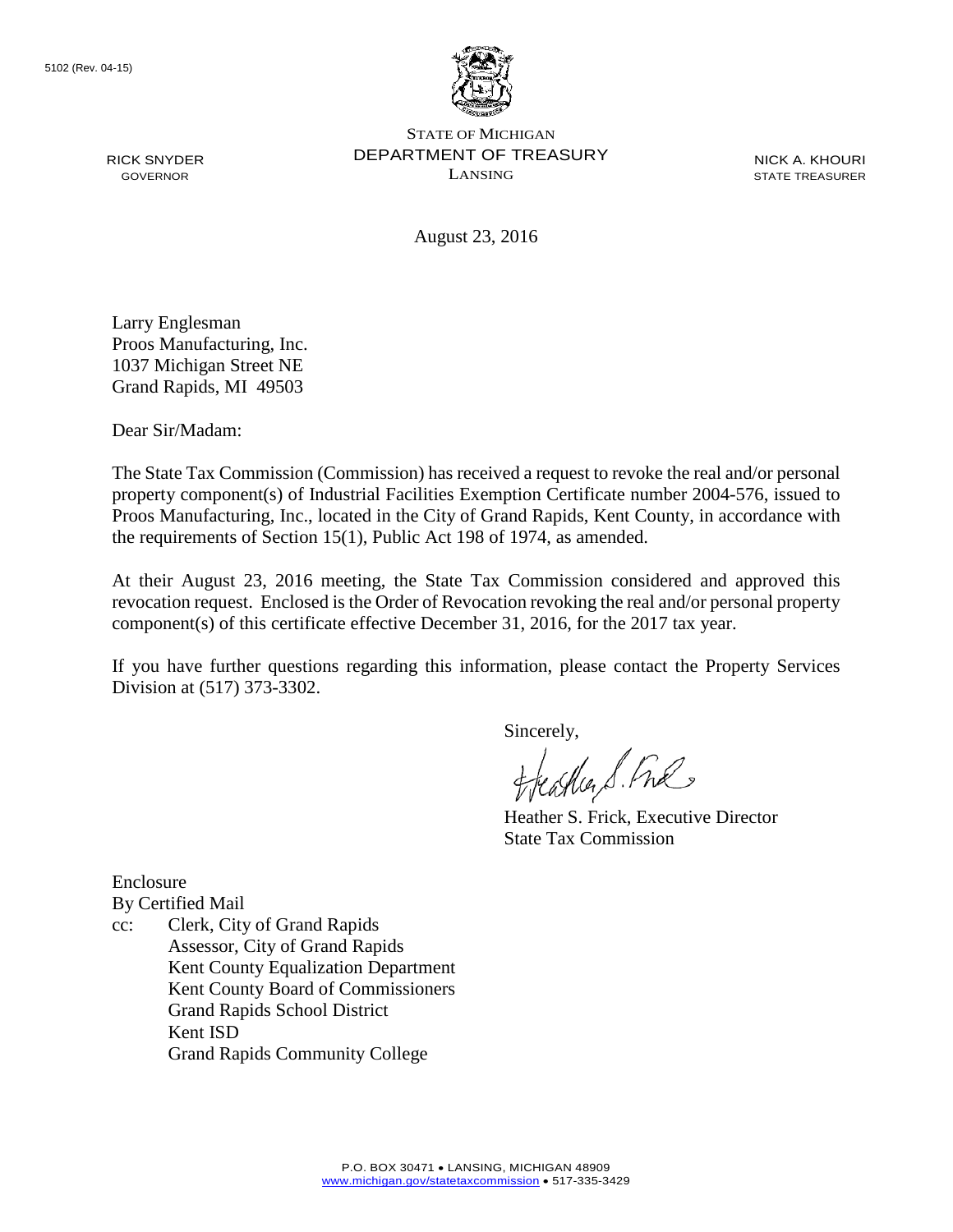

## **STATE TAX COMMISSION ORDER OF REVOCATION**

Industrial Facilities Exemption Certificate

Certificate Number **2004-576** Certificate Holder: **Proos Manufacturing, Inc.** Facility Location: **City of Grand Rapids**

County of **Kent**, State of Michigan

Pursuant to the requirements of Section 15(1), Public Act 198 of 1974, as amended, upon receipt of a written request for revocation by the holder of an Industrial Facilities Exemption Certificate, the Commission shall by order revoke the certificate in whole, or in part, with respect to its real and/or personal property component(s), whichever shall be requested.

The State Tax Commission received a request from Proos Manufacturing, Inc. to revoke the real and/or personal property component(s) of Industrial Facilities Exemption Certificate number 2004-576, located in the City of Grand Rapids, Kent County. At their August 23, 2016 meeting, the State Tax Commission considered and approved this revocation request.

Therefore, it is ordered that the real and/or personal property component(s) of Industrial Facility Exemption Certificate number 2004-576 be revoked effective **December 31, 2016, for the 2017 tax year**.



 $\mathcal{S}4\mathcal{G}$ 

Douglas B. Roberts, Chairman State Tax Commission

A TRUE COPY ATTEST:

athers Bureas

Heather S. Burris Heather S. Burns<br>Michigan Department of Treasury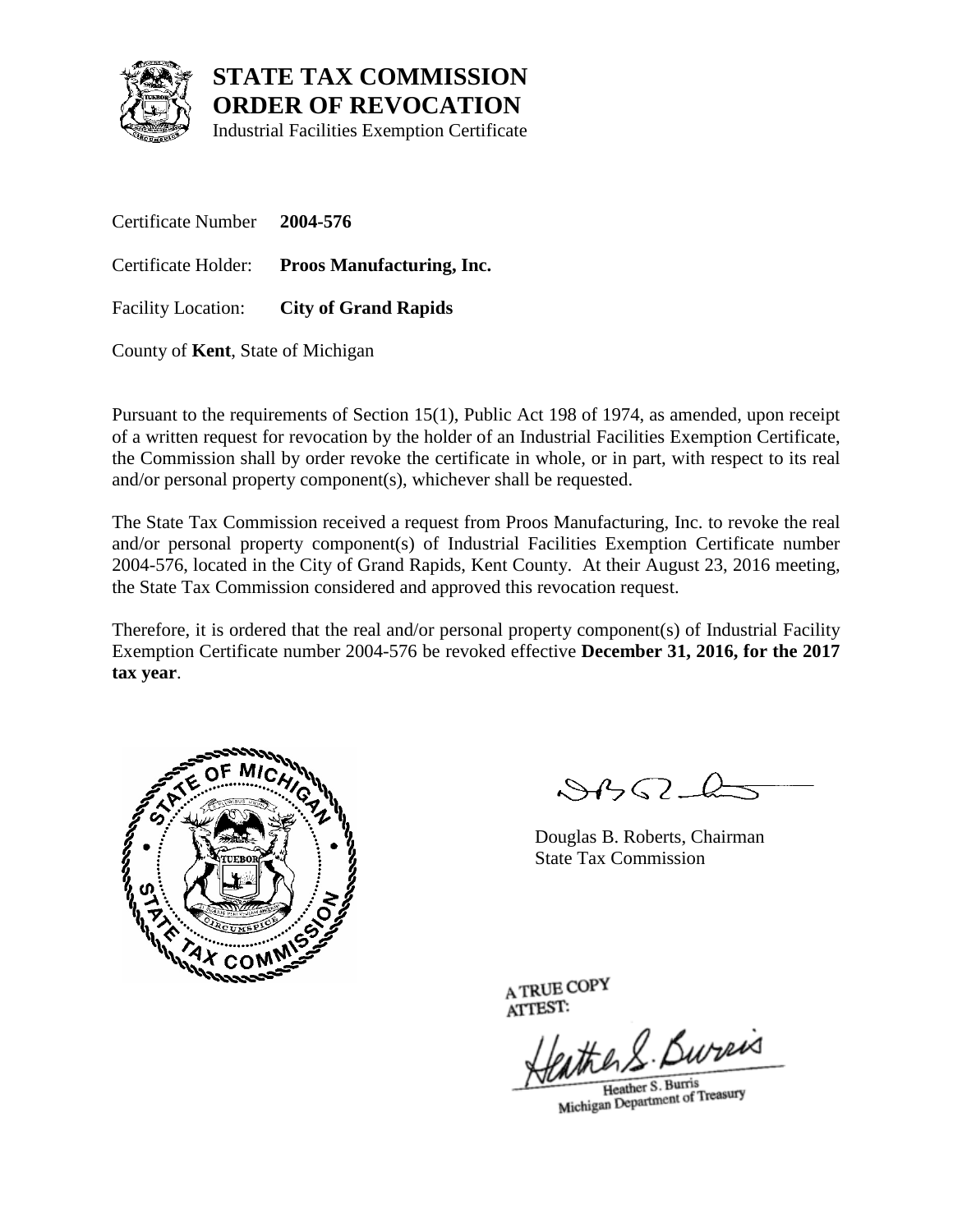

STATE OF MICHIGAN DEPARTMENT OF TREASURY LANSING

NICK A. KHOURI STATE TREASURER

August 23, 2016

Claude Brown Eovations, LLC 2801 East Beltline NE Grand Rapids, MI 49525

RICK SNYDER GOVERNOR

Dear Sir/Madam:

The State Tax Commission (Commission) has received a request from the City of Bay City to revoke the real and personal property components of Industrial Facilities Exemption Certificate number 2011-370, issued to Eovations, LLC, located in the City of Bay City, Bay County. In accordance with Section 15(3) of Public Act 198 of 1974, as amended, the State Tax Commission offered the certificate holder the opportunity for a hearing regarding this request for revocation and they did not respond.

At their August 23, 2016 meeting, the State Tax Commission considered and approved the revocation request. Enclosed is the Order of Revocation revoking the real and personal components of this certificate effective December 31, 2016, for the 2017 tax year.

If you have further questions regarding this information, please contact the Property Services Division at (517) 373-3302.

Sincerely,

eagher S. Free

Heather S. Frick, Executive Director State Tax Commission

Enclosure By Certified Mail cc: Clerk, City of Bay City Assessor, City of Bay City Bay County Equalization Department Bay County Board of Commissioners Bay City School District Bay-Arenac ISD Delta College